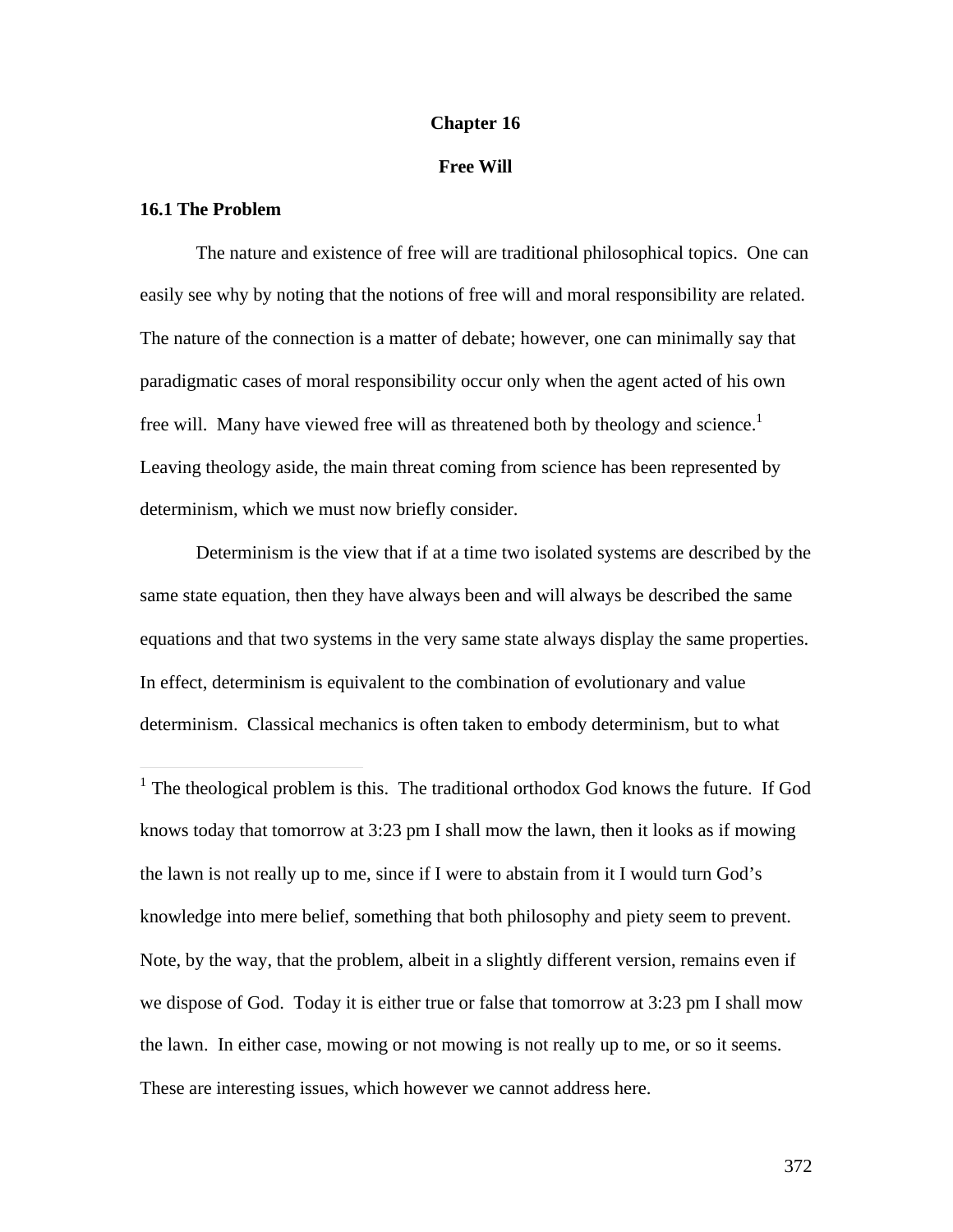extent such a view is correct in all cases is far from clear. In well-behaved physical systems, solutions to Newton's Equation of Motion exist and are unique, and problematic cases are usually solved by appealing to physical intuition (Symon, K. R., (1960): 23-4). Nevertheless, it is possible to concoct situations in which either the existence or the uniqueness of solutions does not obtain.<sup>2</sup> However, as often such situations appear to involve excessive simplification of the actual physical conditions, and in addition they are typically very artificial, we may consider them marginal to our topic.

One of the commonly held intuitions allegedly associated with the notion of free will is that of the capacity to do otherwise than one did. If one did something of one's own free will, then one could have done otherwise: one had a real choice, as opposed to merely believing one had it, and one chose what one did among a number of available options. I ate vanilla ice cream but I could have eaten chocolate or nothing at all. Some philosophers, the *compatibilists*, gloss on such a capacity as follows. Saying that I could have done otherwise really amounts to saying that I would have done otherwise had I decided to. When I say that I could have eaten chocolate what I really mean (or at least I should mean if I got my philosophy straight) is that if I had decided to eat it, I would have: chocolate was available, and nothing and nobody would have prevented me from eating it. If the compatibilist gloss is correct, then determinism, when applied to mental processes and one's environment, is compatible with free will. It is true that given the states of my mind and my environment my eating vanilla ice-cream was inevitable, but determinism is perfectly compatible with the idea that had I decided to eat chocolate, I would have.

<sup>&</sup>lt;sup>2</sup> See, for example, Earman, J., (1986), chapter III. See also Wilson, M., (1989).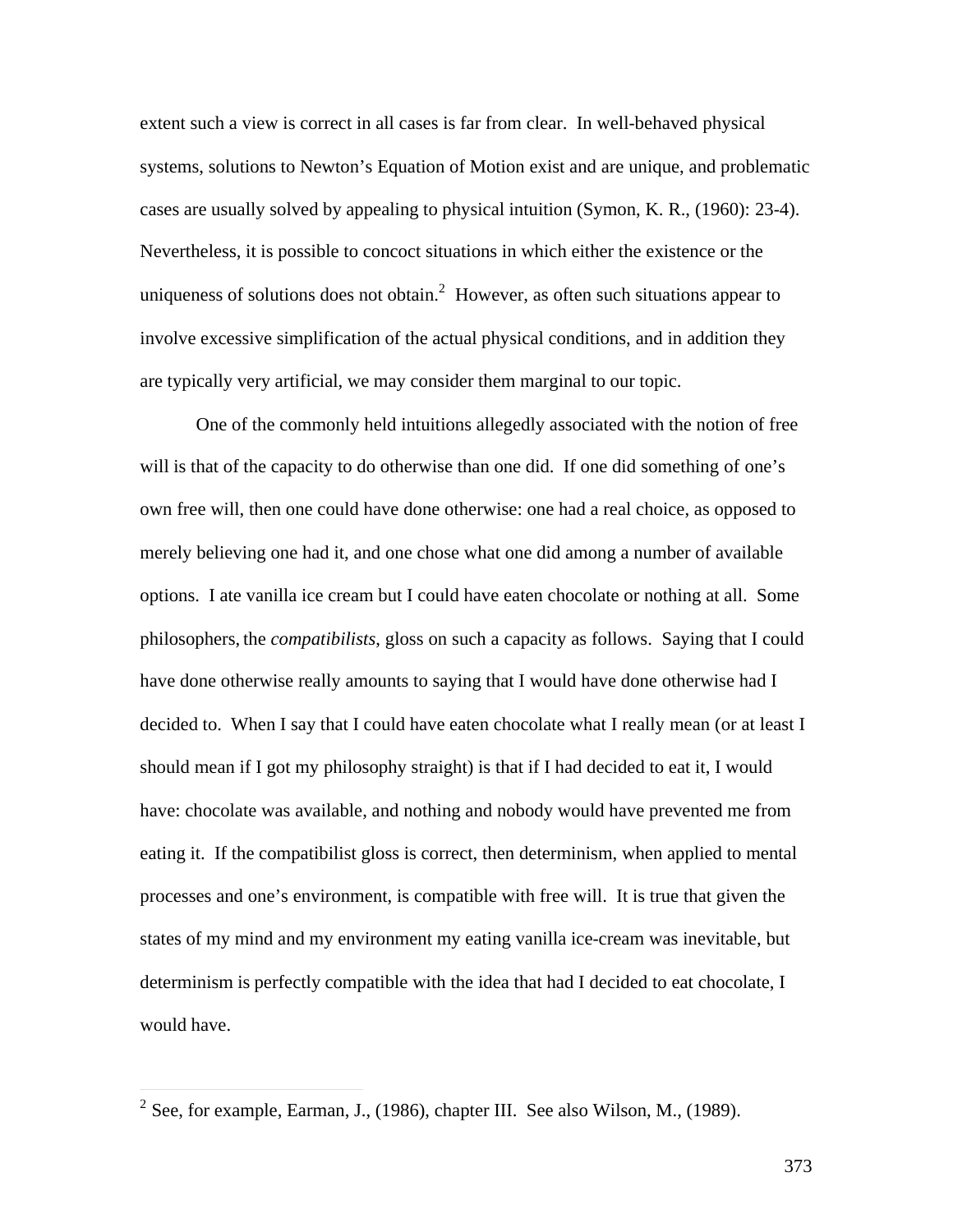Some philosophers, the *incompatibilists*, find the compatibilist position a rather cheap trick. For while determinism is compatible with the idea that had I decided to eat chocolate I would have eaten it, it is not compatible with the idea that I could have decided to eat chocolate. Saying that I would have done differently had I so decided merely moves the problem one step back unless I could have decided differently, and such capacity is forbidden by determinism. For the incompatibilist, one cannot be both a deterministic system and a being endowed with free will: one excludes the other.

Einstein, an incompatibilist who believed in universal determinism, concluded that we have no free will, and that therefore ultimately we are not morally responsible for our actions. He wrote to his friend Besso: "In relation to one's attitude in action, I agree with your remarks about loving one's enemies. However, for me, the intellectual basis for this view is the trust in unlimited causality. 'I cannot hate him because he *had* to do what he did.' So, I am closer to Spinoza that to the prophets. For this reason, for me there is not such a thing as 'Sin'." Analogously, in an essay honoring the Indian poet Tagore, he claimed that "causality does not stop before the majesty of our human will."<sup>3</sup>

Conversely, if one is an incompatibilist like Eccles or Stapp and believes that we do have free will, then one must find room for it in the natural world.<sup>4</sup> One might think

 $3$  Letter to M. Besso, January 6, 1948, in Speziali, P., (ed.) (1972): 392. A fragment of the essay in Tagore's honor is quoted in Home, D., (1997): 361. Spinoza, famous for his pantheism, belief in universal determinism and consequent lack of free will, was probably Einstein's favorite philosopher.

<sup>&</sup>lt;sup>4</sup> Eccles, J., and Robinson, D. N., (1984): 98-100; Stapp, H., (2004), ch. 1.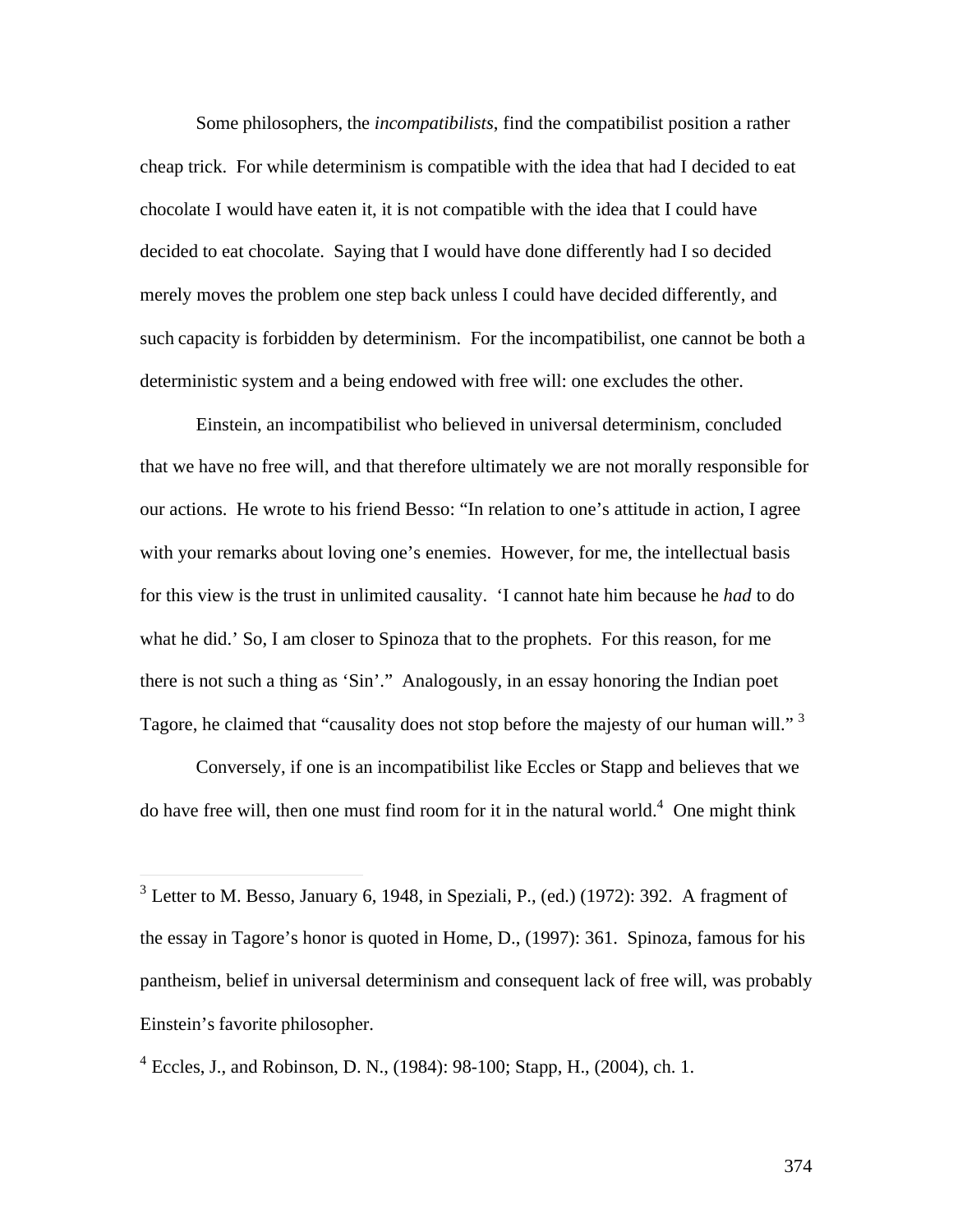that all one needs to do is to deny value determinism, an easy step given standard quantum mechanics. However, things are more complicated than that. If an action is ultimately the sole result of quantum indeterminacy, then it can hardly be attributed to the agent. Imagine a Geiger counter connected to the neurons charged with activating the motor nerves of your right arm. When an alpha-particle is emitted by a small quantity of radioactive material the counter clicks and causes the relevant neurons to fire, with the final result that your arm moves. It is hard to see how such movement would be free in the relevant sense because it would not stem from you: it would be as if you had a spasm from some neurological disease. The same would be true if the counter were biological, the radioactive emission in the brain, and its outcome the decision to move your arm rather than the moving of your arm: decisions, if one could call them so, would occur but would hardly be yours. Even within fixed boundaries and with fixed expected values, random events cannot provide free will on their own.

Still, if one is an incompatibilist convinced of being endowed with free will, invoking quantum indeterminacy may seem an appealing way to provide the physical possibility for free will, itself the result of the activities of a mind assumed not ruled by deterministic laws. The most radical of these projects involves the idea that the mind is a non-deterministic immaterial substance, a soul, capable of originating action and operating on the brain. We need not analyze the arguments put forth in defense of the idea that the mind is immaterial; typically, they revolve around the alleged inability of matter to give rise to consciousness or to explain its seeming evolutionary success. The fundamental problem facing interactionist dualism (the view that mind and matter are different kinds of substances and that they interact) has not been to explain how the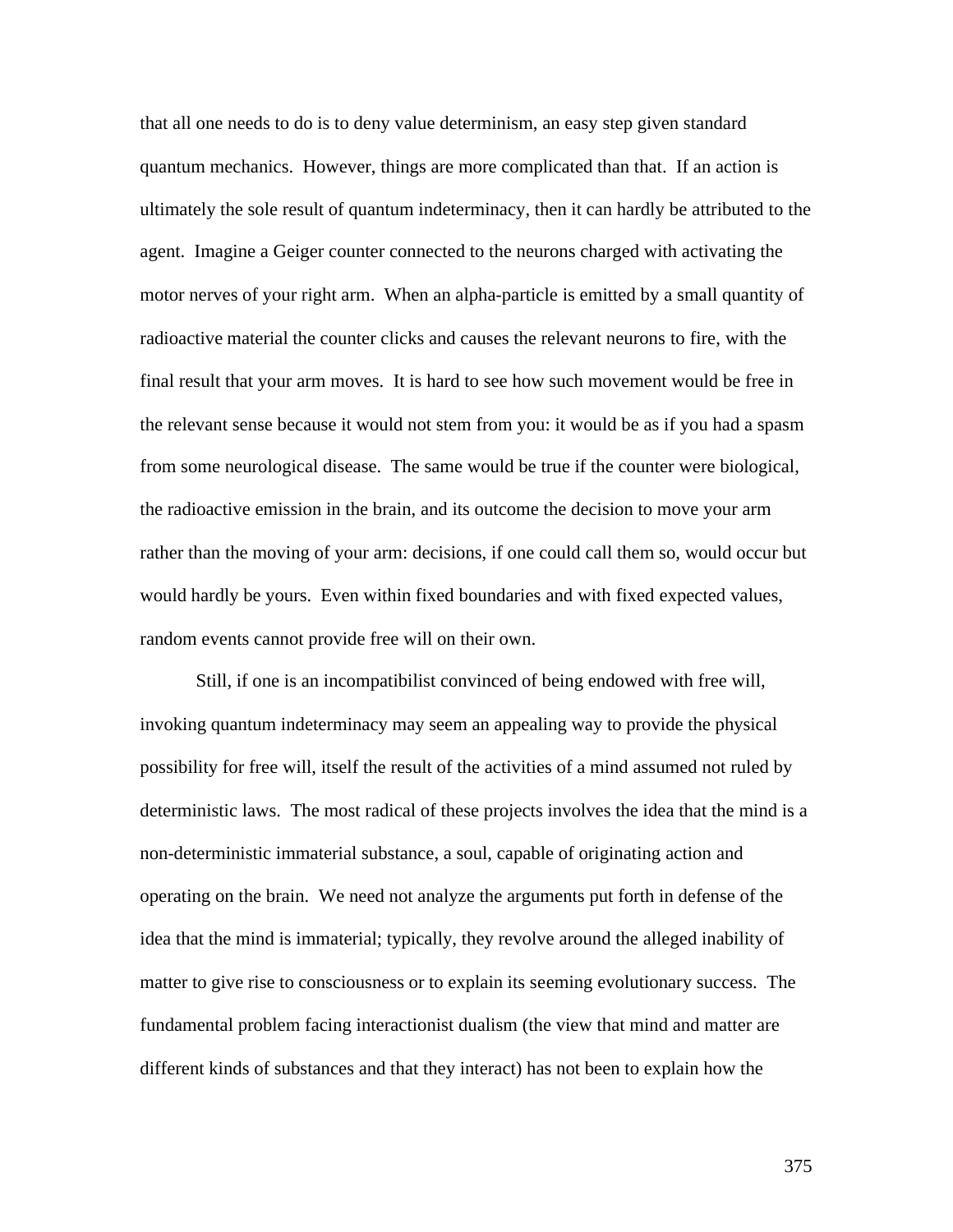immaterial mind could act on the material body, but how it could do so without breaking some conservation law or other. For example, Descartes, the originator of modern interactionist dualism, held that quantity of motion (akin to momentum) is conserved, and yet the immaterial mind, through free will, can spontaneously move the body by influencing the distribution of certain fluids (the animal spirits) in the pineal gland, a structure of the brain. Although we do not know precisely how Descartes reconciled the unavoidable introjection of momentum in the world caused by the mind's activity, there is some indirect evidence that he took quantity of motion to be the magnitude of momentum and that free will would only change its direction.<sup>5</sup>

How serious the problem was can be gauged by noting that Newton, a committed interactionist dualist, denied that momentum is universally conserved in part to assure the possibility of freely willed actions introjecting new force in the physical world. By contrast, Leibniz, who believed in the conservation of *vis viva* (twice the kinetic energy) thought that the soul and the body could not interact, and consequently adopted preestablished harmony, the view that the soul and the body have been so set up by God to develop independently but in coordination, like two clocks always marking the same time. Things got worse for dualist interactionism with the discovery of other conservation laws, such as the conservation of energy, and typically modern materialists appeal to conservation principles to discredit dualism.<sup>6</sup>

 $\overline{a}$ 

<sup>&</sup>lt;sup>5</sup> The evidence on Descartes is Leibniz' word for it. For this and Leibniz' views, see Leibniz, G. W., (1705).

<sup>&</sup>lt;sup>6</sup> For a contemporary example of the use of conservation laws against interactionist dualism, see Dennett, D., (1991): 35.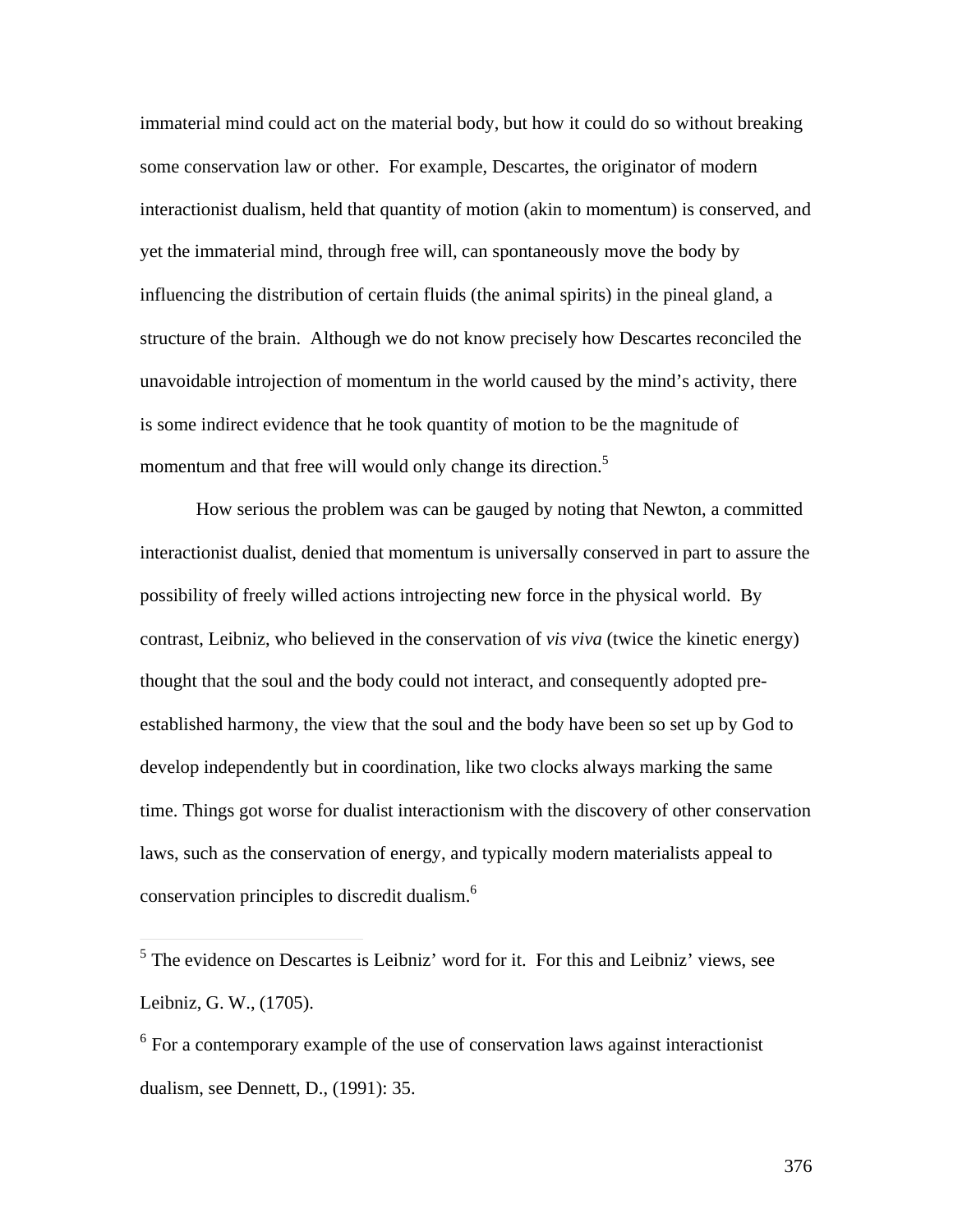However, the advent of quantum mechanics and the widespread acceptance of the orthodox view have opened new areas of inquiry based on the idea that if the brain as a whole, or at least some significant parts of it, exhibit quantum mechanical behavior, then the mind might be able to control the relevant collapse events. If so, the mind would be able to choose one among different possible physical outcomes without impinging on any conservation law. The traditional physical objection against such schemes is that since the brain is large and hot, it is unlikely that as a whole it displays quantum behavior. It is true that some molecules with a diameter of about one nanometer  $(10^{-9}m)$  like carbon-70 1000K (the temperature of the brain is about 310K), and that the same has been observed molecules do display quantum behavior in double slit experiments up to temperatures of in molecules double that diameter, suggesting that possibly some proteins may do the same. However, even assuming that some molecules and proteins engage in quantum behavior is not sufficient to introduce indeterminacy in the actual workings of the brain unless such behavior can be properly amplified to some significant brain structure, namely, one capable of exciting motor nerves. The problem is to discover the mechanism for such amplification. The difficulty is magnified by the very short times involved in decoherence. For example, Tegmark has argued that macroscopic coherence in the brain is lost in times of the order of  $10^{-13} s$  to  $10^{-20} s$ , much too short for any psychological times by about 9 orders of magnitude, but even this does not seem sufficient, although it event to occur. To be sure, these figures have been challenged, lengthening coherence seems to place the available time somewhat in the order of what might be physically possible. $^7$ 

<sup>&</sup>lt;sup>7</sup> Tegmark, M., (2000). The rejoinder is in Hagan, S., Hameroff, S., Tuszynki, J., (2002).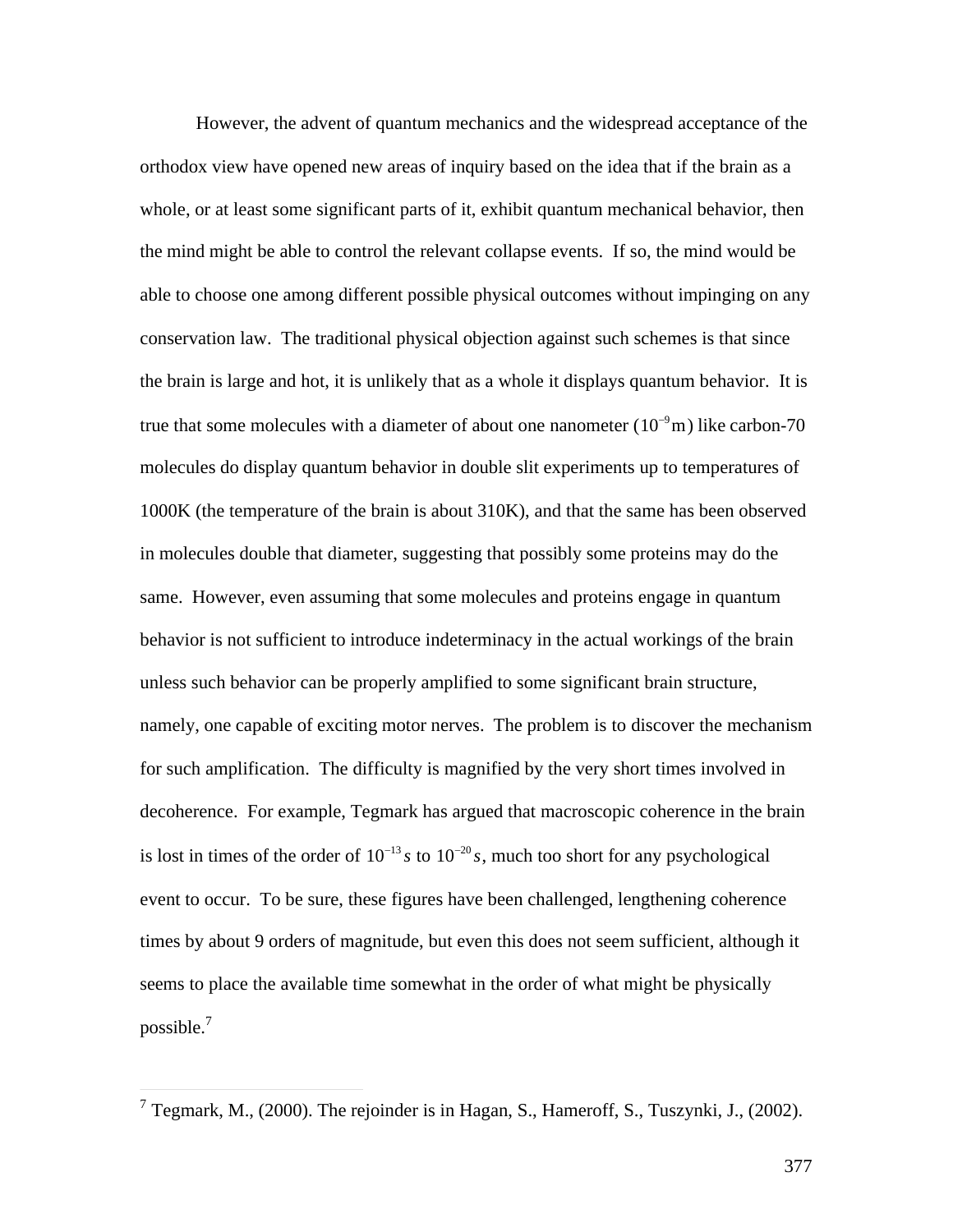One way to bypass the difficulty is to assume that the brain is a chaotic system, namely, a deterministic system highly sensitive to very small variations in the initial conditions, and that this sensitivity extends downwards, as it were, to quantum events. Then, the element of randomness present at the atomic level could be amplified at the neuronal level. However, not only there is no idea of how such amplification actually occurs, but there is no agreement on whether the brain is a chaotic system. The truth seems to be that we know too little about the brain's minute workings to establish whether this proposal is correct or even likely correct. A more promising avenue of enquiry is to note that although decoherence quickly eliminates interference terms it does not eliminate superposition, and consequently any approach not relying on interference terms is unaffected by it. One such approach has been put forth with a wealth of anatomical detail by John Eccles, a prominent neuroscientist and Nobel laureate, to whose views we now turn.

#### **16.2 Eccles' Views**

The neocortex, the part of the brain associated with higher mental activities, including decision making, is constituted by billions of neurons, the nerve cells making up the brain. A neuron is constituted by a body, by dendrites, fibers though which the neuron receives signals from other neurons, and by an axon, a fiber conveying signals to other neurons. The axon of a neuron ends in knoblike structures, the boutons, each of which is in close proximity (about 20 nanometers) to a dendrite or to the body of another neuron. An area in which two neurons are so connected is a synapse. The excitation of a neuron is governed by thousands of messages coming from other neurons, with each message being conveyed by exocytosis, the release of packets of about 5,000 to 10,000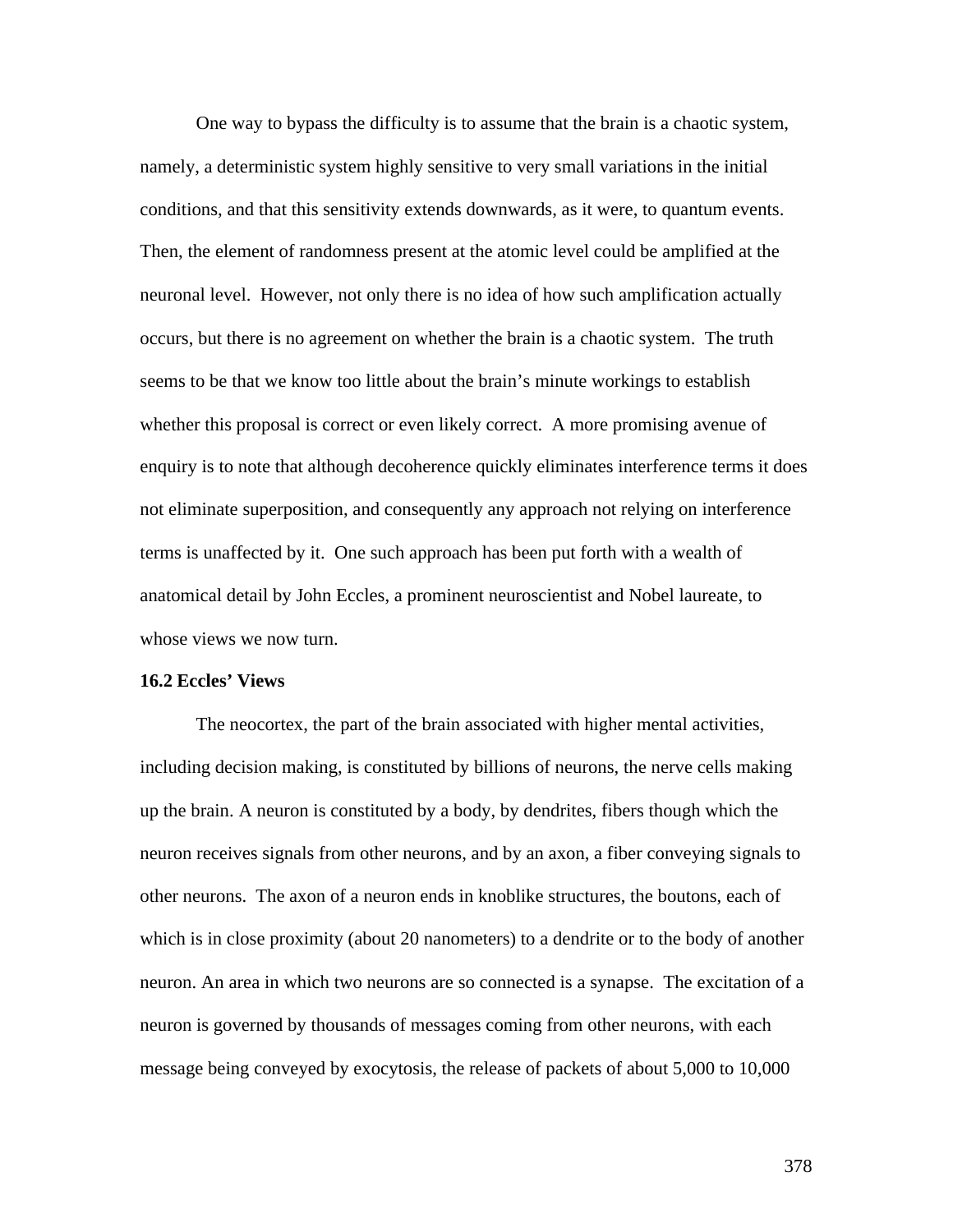neurotransmitter molecules, each composed of several atoms. These packets are contained in synaptic vesicles, themselves within a bouton, that release their content upon being penetrated by a few  $Ca^{2+}$  ions (Eccles, J. C., (1994)).

Although many more  $Ca^{2+}$  ions than are apparently needed to produce exocytosis are sent through the axon to each bouton, exocytosis occurs only about 25% of the times, a fact that Eccles has interpreted as a manifestation of quantum indeterminacy rather than as the result of an unknown classical mechanism. Together with physicist F. Beck, he has proposed a quantum mechanical model of exocytosis based on tunneling of  $Ca^{2+}$  ions into the vesicle's walls, interpreted as a quantum barrier. Each ion is represented by a wave-packet  $|\Psi\rangle$  that upon impacting the potential barrier breaks into reflected and † transmitted waves  $|R\rangle$  and  $|T\rangle$  so that  $|\Psi\rangle = a|R\rangle + b|T\rangle$ .<sup>8</sup> The superposition, in which brought about by the intervention of the mind (taken by Eccles to be an immaterial each term represents a contribution to a possible action, is terminated by a collapse substance, the soul) along the lines of Wigner's position (Ibidem, 154-59). By simultaneously producing the collapses of thousands of quantum states involving thousands of vesicles, we (our immaterial selves) control our brains, and therefore our bodies. This amazing influence of the self on the brain is the result of a lifetime of learning, witness the initially tentative and progressively more and more sophisticated attempts of infants to control the motions of their bodies (Ibidem, 172).

Obviously, if correct Eccles' theory does not impinge on any conservation law, thus making interactionist dualism physically possible, an achievement he repeatedly

<sup>&</sup>lt;sup>8</sup> The reflected wave gives the probability that the particle will bounce back; the transmitted wave the probability that the particle will go though the barrier.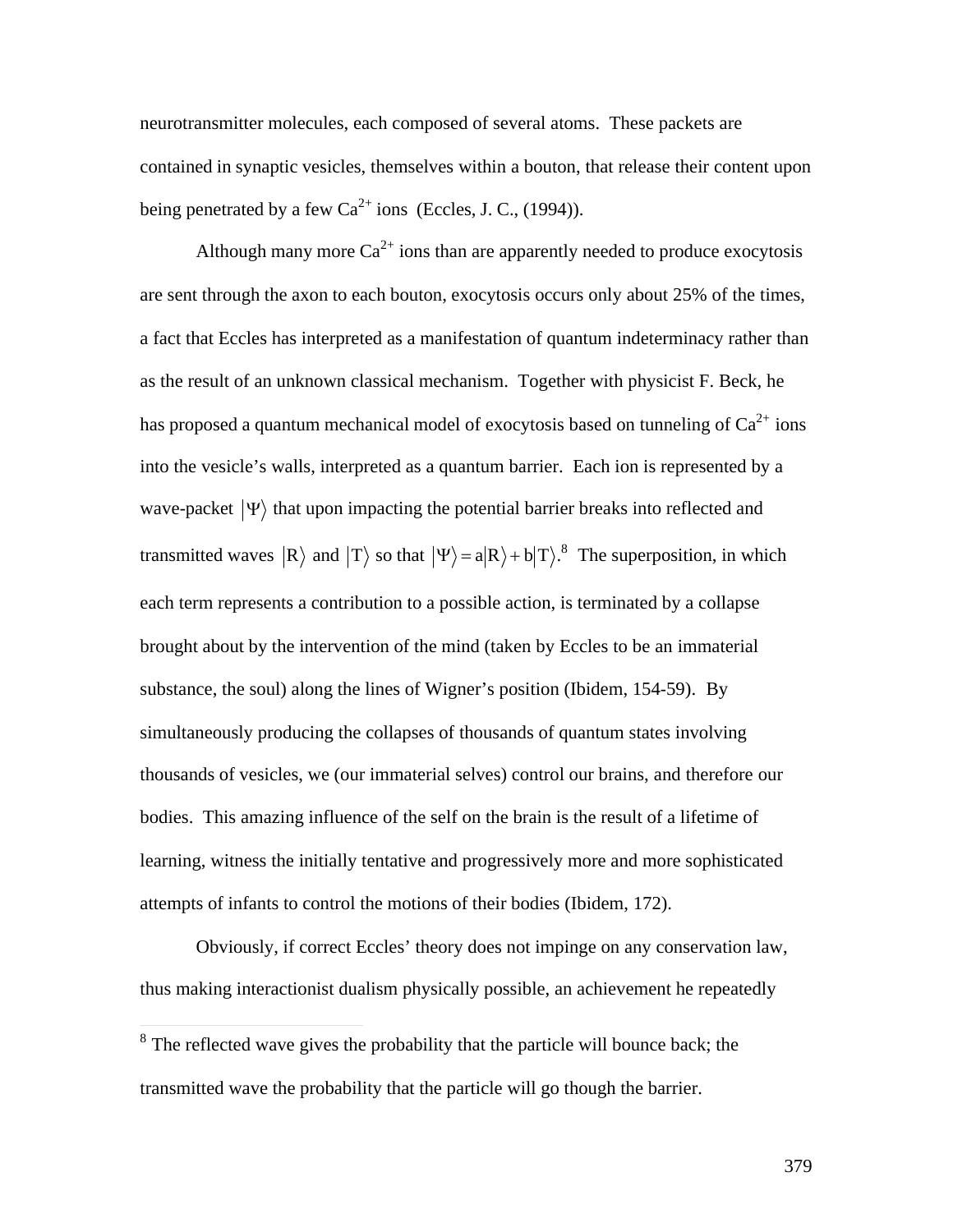emphasizes, claiming to have 'transcended" the problem of free will, to wit of how the self can act on its brain given conservation laws (Ibidem, 173). However, the idea that I can actually bring about the collapse of hundreds of thousands of selected state vectors onto eigenvectors of my choice seems preposterous. To be sure, Eccles need not claim that I intend to produce the collapse of any state vector when I intend to move my arm any more than I intend to cause the appropriate sequential excitation of motor nerves when I intend to throw a ball. After all, I might not even know that motor nerves exist. Still, he needs to hold that I do control, at least unintentionally, the outcome of certain quantum collapses.

The problem is that nobody has ever managed to control the outcome of any quantum jump. Of course, one might deny the relevance of the objection. From the fact that I cannot move the ball on the table by telekinesis, it certainly does not follow that I cannot move *my* body; similarly, from the fact that I cannot control quantum outcomes in the laboratory, it does not follow that I cannot control them in *my* brain. However, in general there are physical means whereby I can move the ball on the table, but there are none permitting me to bring about the experimental outcome of my choice on a single superposed system. In short, objects I cannot move by telekinesis I can move otherwise, at least in principle, but the results of quantum collapse in the laboratory are totally beyond my reach; this makes Eccles' claim that I can control tunneling events in the synapses of the neurons of the neocortex rather suspicious.

A further problem is that in our experience collapse, even if mind-induced as Wigner claims, only occurs if a quantum system interacts with a macroscopic system.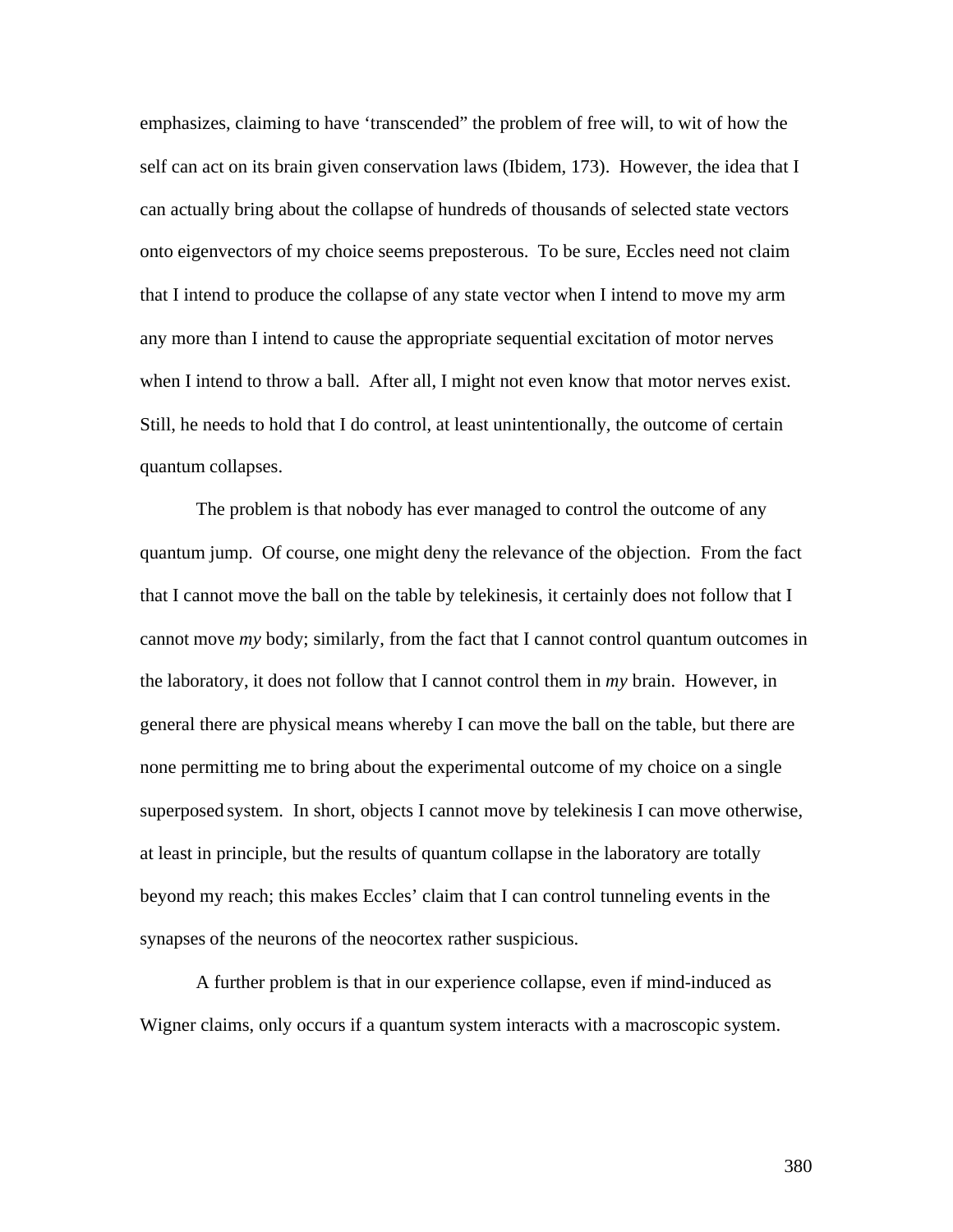However, no such system is present in Eccles' story.<sup>9</sup> Finally, there is no obvious evidence that the soul is not a deterministic system; after all, the laws of psychology, if they exist, may turn out to be completely deterministic. Still, if Eccles' account is even partially correct, he may claim to have shown how a non-deterministic immaterial system (the soul) could act on the brain compatibly with known physical laws, and this is no mean achievement.

A related proposal has been put forth by Stapp on the basis of the orthodox theory of measurement. In order to understand his views, we need to look at a rather strange result of quantum theory, the Zeno Quantum Effect.

 $9<sup>9</sup>$  R. Penrose (who is not a dualist) has proposed a somewhat similar scheme. Having argued that human understanding cannot be computational (algorithmic, or rule-driven), that collapse is a physical event ultimately to be explained in terms of a (future) quantumrelativistic theory, and that such theory cannot be computational, he suggests that the interaction between the quantum and the classical (neuronal) levels in the brain manifests itself as consciousness. He locates the relevant quantum action at the cytoscheletal level (the cytoscheleton being a biologically defined structure that controls many of the cell's activities), and more precisely inside long filaments with the diameter of about 25*nm*, the microtubules that partially constitute the cytoscheletons of neurons. He suggests that the classical computer-like behavior of neurons is the amplification of cytoscheletal action, where freewill may be located (Penrose, R., (1994): ch. 7, especially 376-77). However, as he later notes, non-algorithmic process, such as consciousness and free will are in his view, can be fully deterministic. Hence, Penrose's position is somewhat peripheral to the present discussion.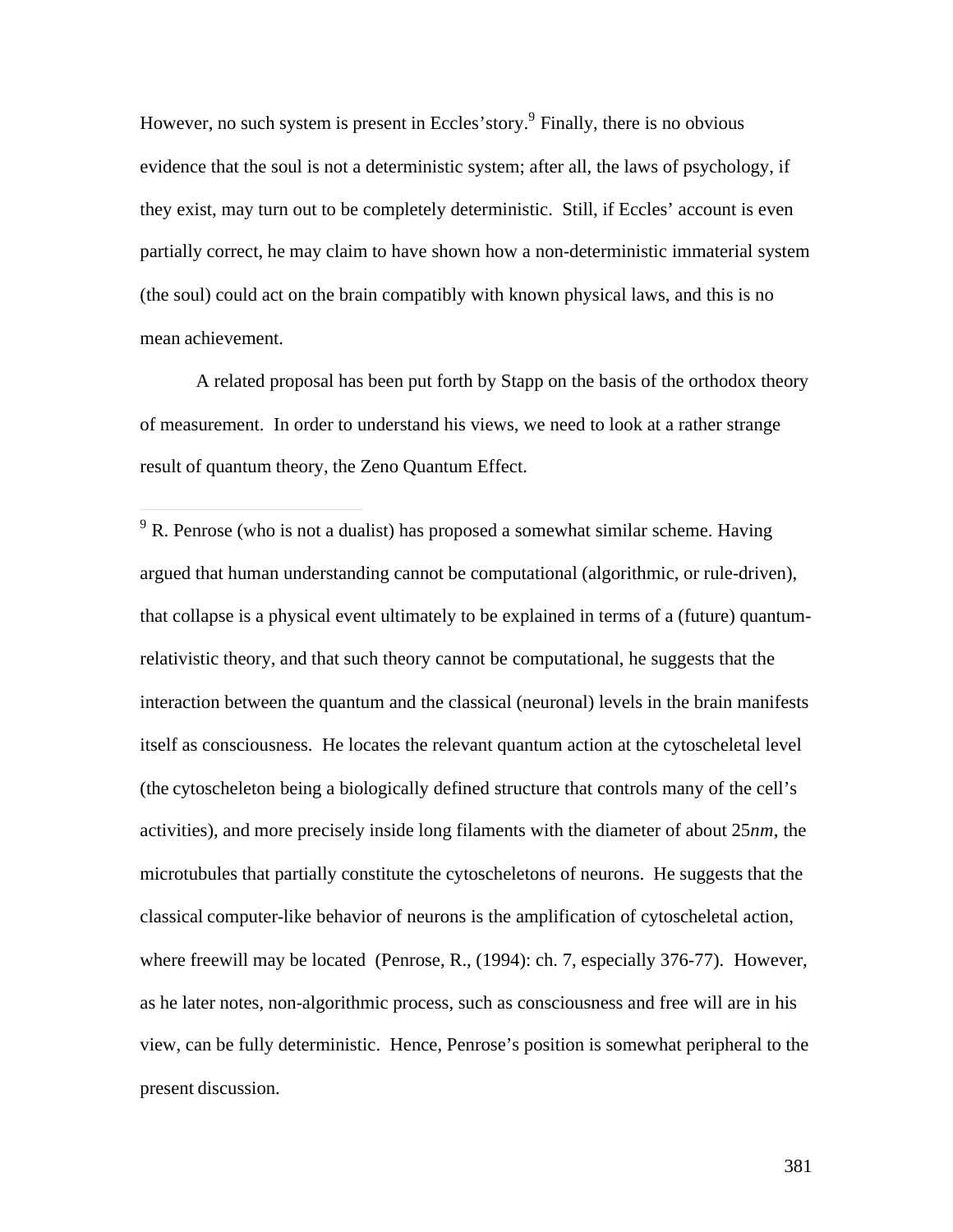# **16.3 The Zeno Quantum Effect**

Zeno of Elea was a Greek philosopher who produced a set of paradoxes aiming to show that motion, and ultimately change itself, is illusory. The Zeno Quantum Effect (ZQE) is somewhat incongruously named after him. In standard quantum mechanics, it is a dramatic consequence of collapse, resulting in the stability of a system that, left to itself, would not be stable at all. In a way, this result is not surprising. If a system is in eigenstate  $|\psi\rangle$  and an observation is carried out before the system has had time to evolve  $\mathcal{L}^{\text{th}}$ according to TDSE, then the system will remain in state  $|\psi\rangle$ . Hence, by carrying out a continuous set of observations on the same system, we can prevent it from changing even if left on its own it would change.

Consider an unstable system, such as a particle in an excited state. As long as time *t* is considerably shorter (but not too much shorter) than the natural lifetime for the transition to a lower energy level, the probability of observing the transition during time *t* is proportional to *t*:

$$
Pr(decay) = \alpha t, \tag{16.3.1}
$$

so that

$$
Pr(no-decay) = 1 - \alpha t. \tag{16.3.2}
$$

Suppose now that we have observed the system at *t* and we make another observation at time 2*t* . Then the probability that there has been no decay is

$$
Pr(no-decay) = [1 - \alpha t]^2 \approx 1 - 2\alpha t \tag{16.3.3}
$$

because *t* is very small. So, after two observations (16.3.3) gives the probability that the system is observed in its original state. Since as long as *t* is sufficiently short (16.3.1)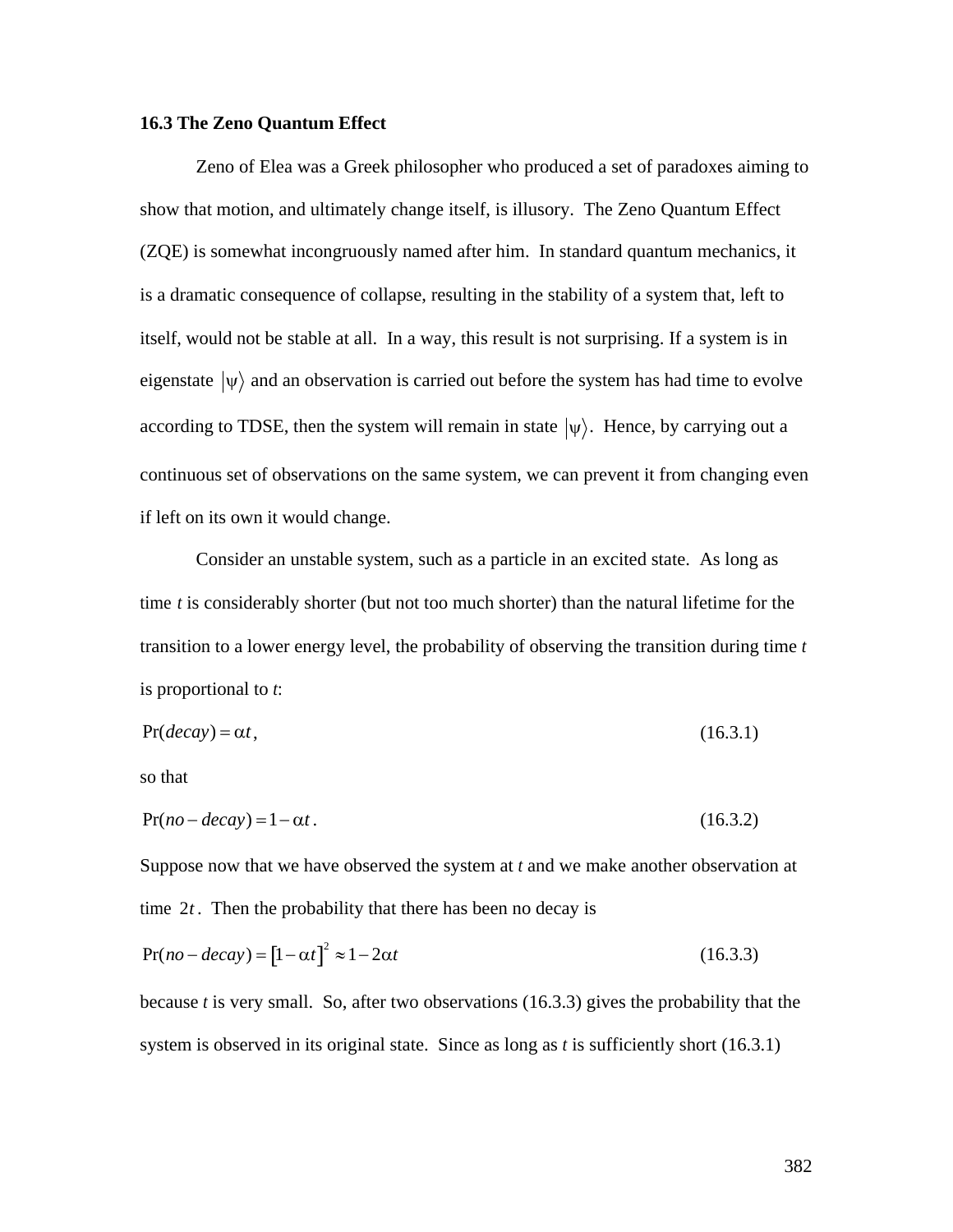remains true, if we had skipped the first observation at *t* and made only one observation at 2*t* we would have observed a transition with probability

$$
Pr(no-decay) = 1 - 2\alpha t, \qquad (16.3.4)
$$

which is the same as  $(16.3.3)$ . In brief, the first observation made no difference.

However, if time *t* is *very* short (how short depends on the system at hand), the probability of observing the transition during *t* becomes

$$
Pr(decay) = \alpha t^2, \tag{16.3.5}
$$

so that

 $\overline{a}$ 

$$
Pr(no-decay) = 1 - \alpha t^2. \tag{16.3.6}
$$

Hence, after two observations, one at *t* and one at 2*t*,

$$
Pr(no-decay) = [1 - \alpha t^2]^2 \approx 1 - 2\alpha t^2.^{10}
$$
 (16.3.7)

If we had skipped the first observation at *t* and made only the observation at 2*t*, we would have observed the transition with probability

$$
Pr(no-decay) = 1 - 4\alpha t^2,
$$
\n(16.3.8)

which is *smaller* than (16.3.7). Consequently, when *t* is extremely short, observation tends to decrease the probability of transition, and therefore tends to keep the system in its initial state.

Suppose now that we divide a time *T* into *n* extremely short parts and make *n* observations, one for each part of *T*. Then, at *T*, after *n* observations

<sup>&</sup>lt;sup>10</sup> The value of *t* for  $\alpha$ -decay for an atom is of the order of  $10^{-21} s$ , a phenomenally small time.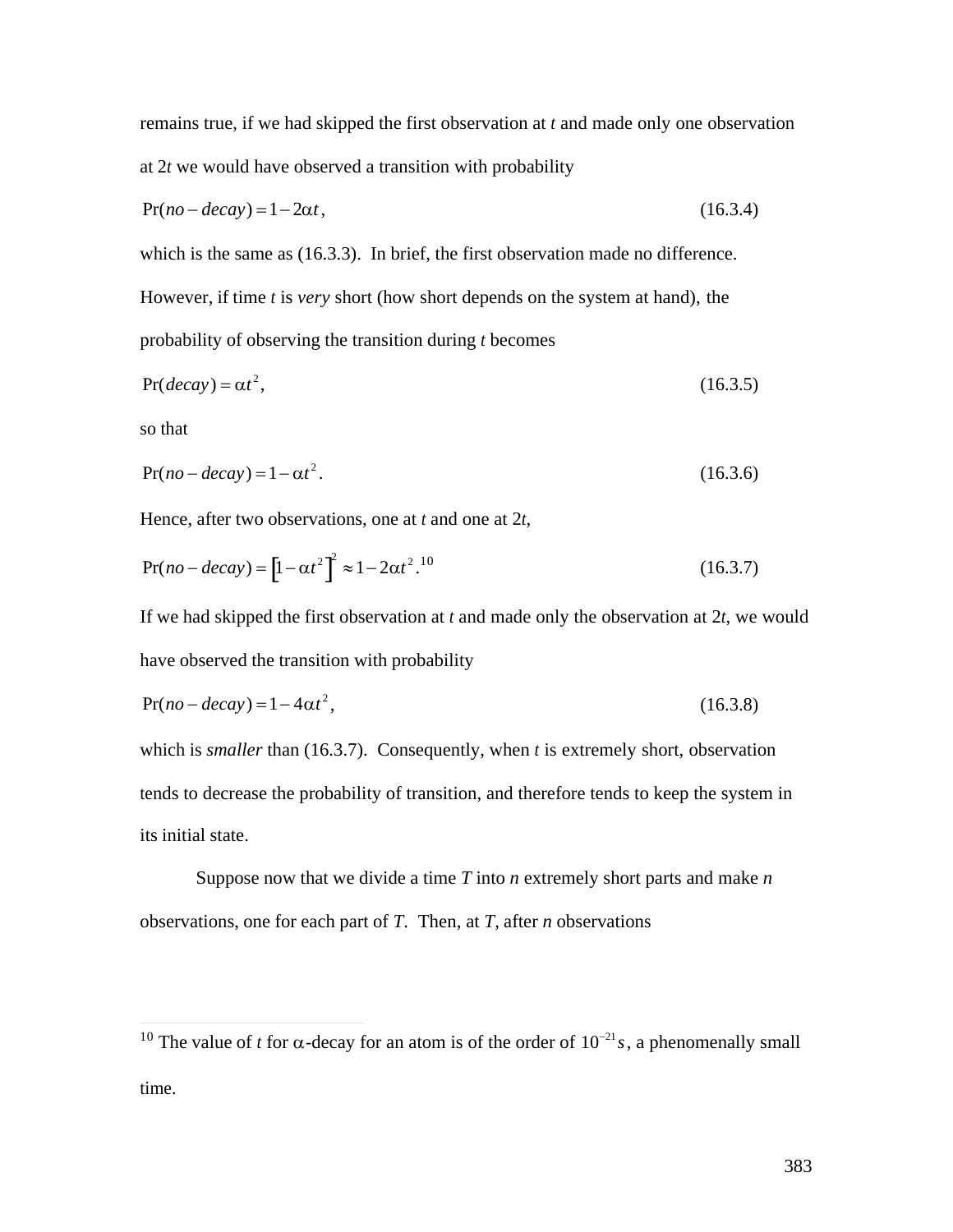$$
Pr(no-decay) = \left[1 - \alpha \left(\frac{T}{n}\right)^2\right]^2 \approx 1 - \frac{\alpha}{n}T^2,
$$
\n(16.3.9)

which becomes closer and closer to 1 as *n* becomes larger and larger. If in the limit *n* becomes infinite, that is, if the system is under continuous observation, then it will not decay. Experiment seems to confirm that ZQE is real, although not everyone is convinced.<sup>11</sup> We can now turn to Stapp's views.

# **16.4 Stapp's Theory**

 $\overline{a}$ 

For Stapp, as for orthodox quantum theory, measurement involves three basic steps.  $12$  The researcher decides what experiment to perform by setting up the appropriate measuring device, thereby determining the basis in which the state vector will be expanded; TDSE governs the entanglement of the system and the measuring apparatus; finally, collapse determines what measurement return one gets. There is a choice determined by the experimenter's evaluation of what to do, a deterministic development ruled by TDSE, and a probabilisti*c* event expressing Nature's 'answer' to the question posed by the experimenter. As the measuring device is made up of atoms, ideally we can describe it quantum mechanically in terms of a reduced density operator obtained by tracing over the density operator of the rest of the universe. The experimenter can then be thought of as a mind (a stream of consciousness) whose mental states are in parallel with the physical states of the brain, and the brain as the part of the physical world to which the mind is directly related.

 $11$  For a discussion, see Whitaker, A., (1996): 308-314.

 $12$  Stapp has presented his views in numerous papers. See, for example, Stapp, H., (1998); Stapp, H., (2004a); Stapp, H., (2004b).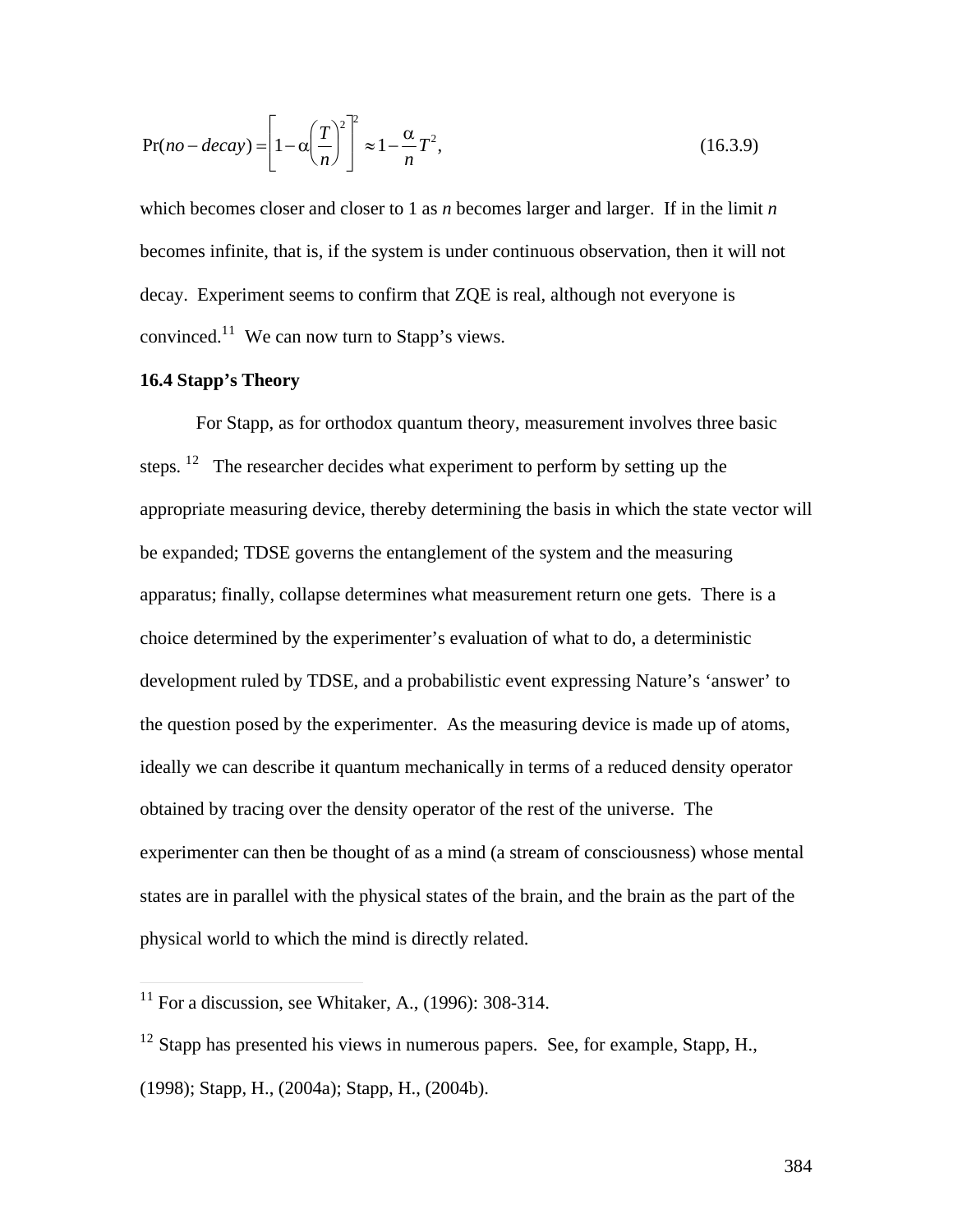Like Eccles, Stapp focuses on exocytosis. The calcium ions responsible for the release of the transmitters in the vesicles emerge from ion-channels about 1 nanometer wide. Since this allows a rather close determination of their positions, Heisenberg's Uncertainty Principle generates a corresponding uncertainty in their lateral velocities. As they must travel about 50 nanometers to reach the vesicles, the lateral spreading out of the wave-packets is about the size of the calcium ions itself, thus generating a situation similar to the double slit experiment. The result is a superposition at the (macroscopic) brain level analogous to that proposed by Eccles, in which each element, expressing the entanglement of a great number of items, represents a possible template for action, a possible pattern of neuron firing leading to an action such as the lifting of one's finger.

Now Stapp assumes that as in a laboratory experiment the researcher can choose the basis in which the state vector is expanded, so the mind can choose, presumably nonintentionally, the basis in which the reduction of the state vector will take place. As in the case of the researcher, quantum mechanics is silent on how the choice came about, subsuming it under the rubric of free will, by which Stapp means something that is not subject to determinism and in addition is not controlled by the known laws of physics, or, which is the same, always treated as an independent variable.<sup>13</sup> Collapse will then occur according to quantum rules (contrary to Eccles) and the corresponding mental experience E (for example, the experience of intending to lift one's finger) will take place. At this point, on the basis of evaluative considerations about which science is at least for the moment silent, if the mind approves of E, by 'choosing' the same basis as before it can very quickly bring about a new collapse *before* the brain has had time to evolve

 $13$  Time in Newtonian physics is always treated as an independent variable, for example.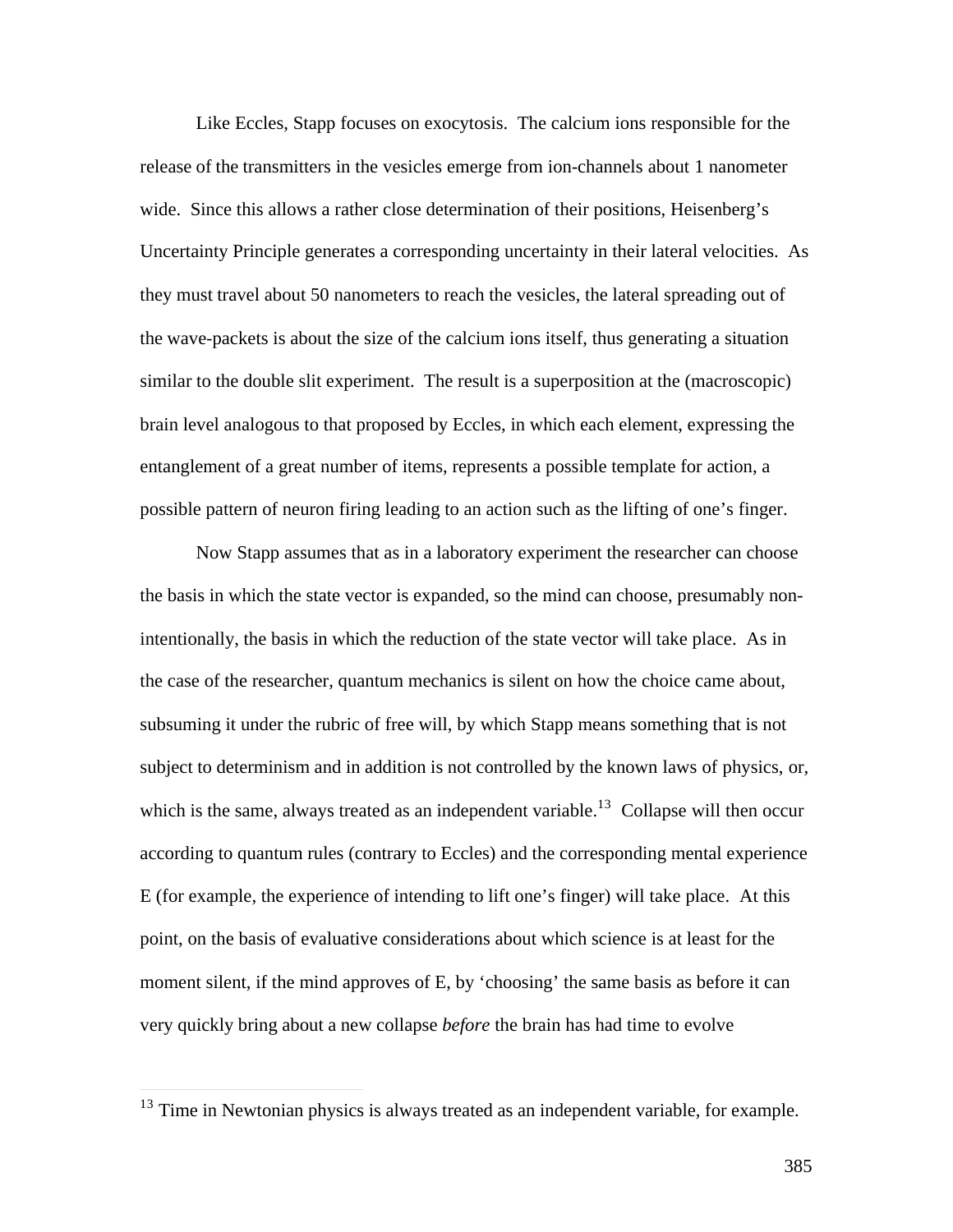significantly, thus activating ZQE. The result is the familiar experience of willful effort whereby I keep intending to lift my finger as I actually lift it. The mind's choice of basis and its approval of E is where free choice, that is a choice not governed by known physical laws, occurs.

As we noted above, Eccles' and Stapp's proposals are similar: both focus on exocytosis; both believe that classical physics cannot provide any account of consciousness, with the result that if classical physics is taken to be causally closed, then consciousness becomes at best a useless appendage without any causal efficacy. There are, however, two significant differences between them, one physical and the other philosophical. The physical difference is that while Eccles resorts to the stratagem of endowing the mind with the capacity of altering expectation values in exocytosis, Stapp takes the more cautious view that the mind's influence on exocytosis occurs in accordance with a relatively known quantum mechanical phenomenon, ZQE, thus avoiding the problems associated with Eccles' gambit.

The philosophical difference is more nuanced. Both Eccles and Stapp believe that using classical physics to give an account of the workings of the brain is both erroneous and anachronistic; however, while Eccles is an unrepentant dualist, Stapp's position is less sharply defined. He does believe that contemporary quantum theory involves some sort of interactive dualism, but he also seems to lean towards a form of dual-aspect monism in which the world is made of only one type of stuff that manifests itself as mind or matter. Quantum physics shows that physical reality behaves more like some sort of spatially encoded information governing the tendencies for experiences to occur than like any sort of traditionally conceived matter. Stapp's position, however, is not exempt from